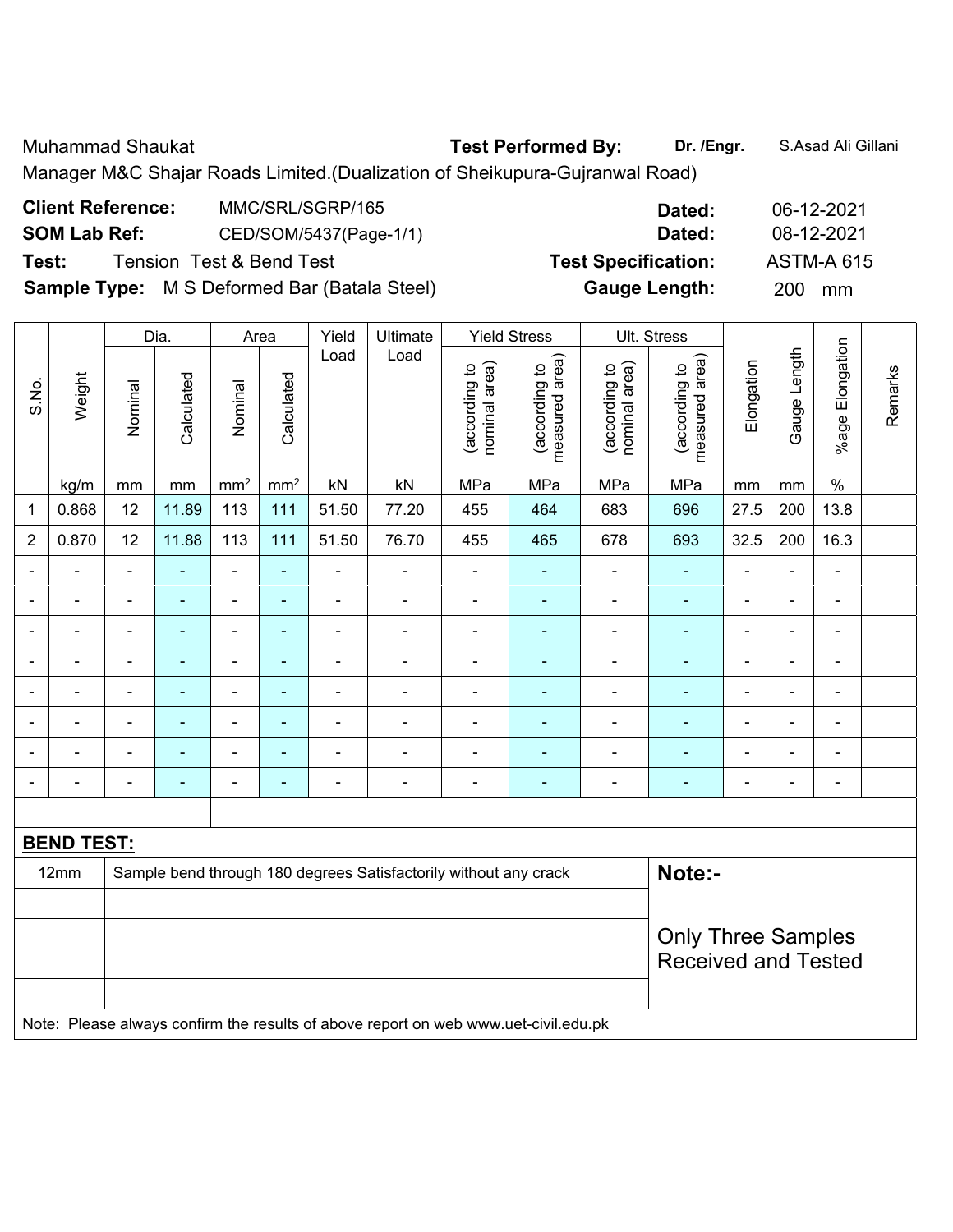Sub Divisional officer, **Test Performed By:** Dr. /Engr. **SAsad Gillani** Sub Divisional officer,

HSD,Sialkot.(Const. Of Flyover at Shahabpura Chowk Defence Rd On Sialkot Wazirabad Road)

|           |                                    |           | <b>998 EUM</b> |              |
|-----------|------------------------------------|-----------|----------------|--------------|
|           | 1093/S<br><b>Client Reference:</b> |           | Ref.           | 5434(Page-1/ |
| Dated:    | 15-11-2021                         |           | Dated:         | 08-12-2021   |
| T - - 4 - | T T 1 . 0. D T 1.                  | $T = 100$ |                |              |

**Test:** Tension Test & Bend Test **Test Specification:** ASTM-A-615 **Gauge Length:** 8 inch **Sample Type:** Deformed Bar

**SOM Lab Ref:** 5434(Page-1/1)

|                |                   |                |            |                              |                 |                                                                  | Ult. Stress                                                                         |                                |                                             |                                |                                             |                |              |                          |         |
|----------------|-------------------|----------------|------------|------------------------------|-----------------|------------------------------------------------------------------|-------------------------------------------------------------------------------------|--------------------------------|---------------------------------------------|--------------------------------|---------------------------------------------|----------------|--------------|--------------------------|---------|
|                |                   |                | Dia.       |                              | Area            | Yield<br>Load                                                    | Ultimate<br>Load                                                                    |                                | <b>Yield Stress</b>                         |                                |                                             |                |              |                          |         |
| S.No.          | Weight            | Nominal        | Calculated | Nominal                      | Calculated      |                                                                  |                                                                                     | nominal area)<br>(according to | (according to<br>measured area)<br>measured | nominal area)<br>(according to | (according to<br>measured area)<br>measured | Elongation     | Gauge Length | Elongation<br>$%$ age    | Remarks |
|                | Ib/ft             | $\#$           | in         | in <sup>2</sup>              | in <sup>2</sup> | Tons                                                             | Tons                                                                                | psi                            | psi                                         | psi                            | psi                                         | in             | in           | $\%$                     |         |
| $\mathbf{1}$   | 1.505             | $6\phantom{1}$ | 0.750      | 0.44                         | 0.442           | 14.12                                                            | 18.81                                                                               | 70770                          | 70450                                       | 94270                          | 93840                                       | 1.20           | 8.0          | 15.0                     |         |
| $\overline{2}$ | 1.503             | $6\phantom{1}$ | 0.750      | 0.44                         | 0.442           | 13.83                                                            | 18.52                                                                               | 69340                          | 69020                                       | 92840                          | 92420                                       | 1.40           | 8.0          | 17.5                     |         |
| 3              | 1.504             | 6              | 0.750      | 0.44                         | 0.442           | 14.22                                                            | 18.93                                                                               | 71280                          | 70960                                       | 94880                          | 94460                                       | 1.30           | 8.0          | 16.3                     |         |
| 4              | 0.676             | $\overline{4}$ | 0.503      | 0.20                         | 0.199           | 6.29                                                             | 7.95                                                                                | 69360                          | 69710                                       | 87680                          | 88120                                       | 1.10           | 8.0          | 13.8                     |         |
| 5              | 0.666             | $\overline{4}$ | 0.500      | 0.20                         | 0.196           | 6.52                                                             | 9.19                                                                                | 71940                          | 73410                                       | 101390                         | 103460                                      | 1.20           | 8.0          | 15.0                     |         |
| 6              | 0.674             | $\overline{4}$ | 0.502      | 0.20                         | 0.198           | 6.24                                                             | 8.10                                                                                | 68800                          | 69490                                       | 89370                          | 90270                                       | 1.40           | 8.0          | 17.5                     |         |
|                |                   |                |            |                              |                 |                                                                  | $\blacksquare$                                                                      |                                |                                             |                                |                                             |                |              | ÷                        |         |
| ÷              |                   | $\blacksquare$ | ä,         | ۰                            | ÷               | $\blacksquare$                                                   | $\qquad \qquad \blacksquare$                                                        | $\blacksquare$                 | $\blacksquare$                              | ÷                              | $\blacksquare$                              | $\blacksquare$ |              | $\overline{\phantom{a}}$ |         |
| ۰              |                   | $\blacksquare$ | ä,         | $\qquad \qquad \blacksquare$ |                 | $\blacksquare$                                                   | $\blacksquare$                                                                      | $\blacksquare$                 | ٠                                           | $\blacksquare$                 | $\blacksquare$                              | $\blacksquare$ |              | ä,                       |         |
|                |                   | $\blacksquare$ | ä,         | $\blacksquare$               | $\overline{a}$  | $\blacksquare$                                                   | $\overline{a}$                                                                      | $\blacksquare$                 | ÷                                           | ÷                              | $\blacksquare$                              | $\blacksquare$ |              | ä,                       |         |
|                |                   |                |            |                              |                 |                                                                  |                                                                                     |                                |                                             |                                |                                             |                |              |                          |         |
|                | <b>BEND TEST:</b> |                |            |                              |                 |                                                                  |                                                                                     |                                |                                             |                                |                                             |                |              |                          |         |
|                | #6                |                |            |                              |                 |                                                                  | Sample bend through 180 degrees Satisfactorily without any crack                    |                                |                                             |                                | Note:-                                      |                |              |                          |         |
|                | #4                |                |            |                              |                 | Sample bend through 180 degrees Satisfactorily without any crack |                                                                                     |                                |                                             |                                |                                             |                |              |                          |         |
|                |                   |                |            |                              |                 |                                                                  |                                                                                     |                                |                                             |                                | <b>Only Eight Samples</b>                   |                |              |                          |         |
|                |                   |                |            |                              |                 |                                                                  |                                                                                     |                                |                                             |                                | <b>Received and Tested</b>                  |                |              |                          |         |
|                |                   |                |            |                              |                 |                                                                  |                                                                                     |                                |                                             |                                |                                             |                |              |                          |         |
|                |                   |                |            |                              |                 |                                                                  | Note: Please always confirm the results of above report on web www.uet-civil.edu.pk |                                |                                             |                                |                                             |                |              |                          |         |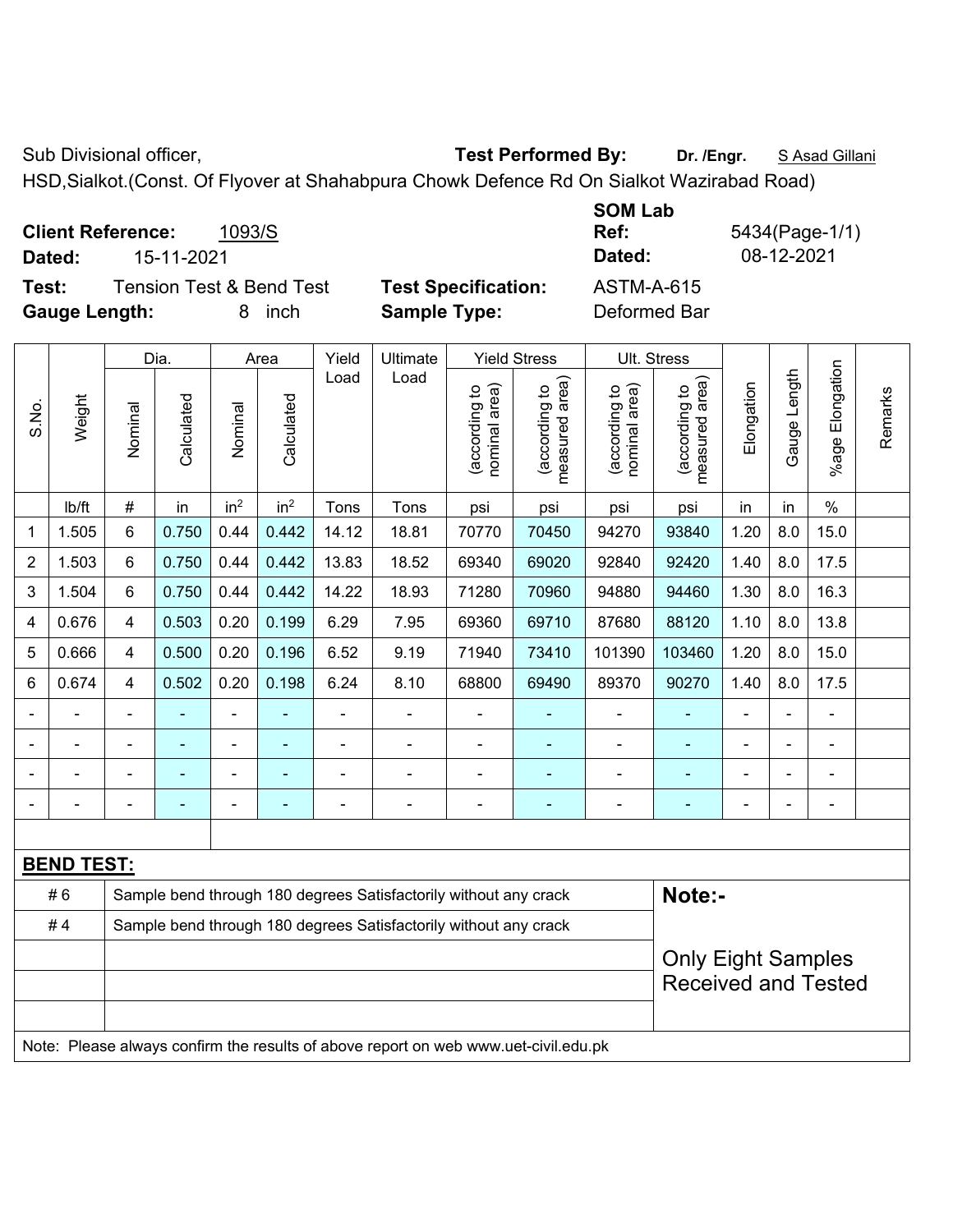Lt Col Muhammad Asif ® **Test Performed By:** Dr. /Engr. **SAsad Gillani** Bismillah Housing Society-II,Mustafa Abad.

**Client Reference:** Nil

**Test:** Tension Test & Bend Test **Test Specification:** ASTM-A-615 **Gauge Length:** 8 inch **Sample Type:** Deformed Bar

|                          | Dia.<br>Area      |                                                                  |                          | Yield                    | Ultimate                 |                | <b>Yield Stress</b>                                                                 |                                | Ult. Stress                     |                                |                                 |                          |                |                       |         |
|--------------------------|-------------------|------------------------------------------------------------------|--------------------------|--------------------------|--------------------------|----------------|-------------------------------------------------------------------------------------|--------------------------------|---------------------------------|--------------------------------|---------------------------------|--------------------------|----------------|-----------------------|---------|
| S.No.                    | Weight            | Nominal                                                          | Calculated               | Nominal                  | Calculated               | Load           | Load                                                                                | nominal area)<br>(according to | (according to<br>measured area) | nominal area)<br>(according to | (according to<br>measured area) | Elongation               | Gauge Length   | Elongation<br>$%$ age | Remarks |
|                          | Ib/ft             | $\#$                                                             | in                       | in <sup>2</sup>          | in <sup>2</sup>          | Tons           | Tons                                                                                | psi                            | psi                             | psi                            | psi                             | in                       | in             | $\%$                  |         |
| 1                        | 0.513             | 4                                                                | 0.438                    | 0.20                     | 0.151                    | 3.69           | 5.66                                                                                | 40700                          | 53900                           | 62390                          | 82630                           | 1.70                     | 8.0            | 21.3                  |         |
| $\overline{2}$           | 0.654             | $\overline{4}$                                                   | 0.494                    | 0.20                     | 0.192                    | 7.77           | 9.33                                                                                | 85660                          | 89230                           | 102860                         | 107140                          | 1.00                     | 8.0            | 12.5                  |         |
|                          |                   |                                                                  |                          | $\blacksquare$           |                          | $\blacksquare$ | $\blacksquare$                                                                      |                                |                                 |                                |                                 |                          |                | $\blacksquare$        |         |
|                          |                   |                                                                  | $\blacksquare$           | ä,                       |                          | $\blacksquare$ | ä,                                                                                  | $\blacksquare$                 | $\blacksquare$                  | $\overline{\phantom{a}}$       | $\overline{\phantom{a}}$        | $\blacksquare$           | $\blacksquare$ | $\blacksquare$        |         |
| $\blacksquare$           |                   | $\blacksquare$                                                   | $\blacksquare$           | $\overline{\phantom{a}}$ | $\overline{\phantom{a}}$ | $\blacksquare$ | $\blacksquare$                                                                      | $\blacksquare$                 | ۰                               | $\blacksquare$                 | ÷                               | $\blacksquare$           | $\blacksquare$ | $\blacksquare$        |         |
|                          |                   | $\blacksquare$                                                   | $\blacksquare$           | $\overline{\phantom{a}}$ |                          | $\blacksquare$ | $\blacksquare$                                                                      | $\blacksquare$                 | ۰                               | $\overline{\phantom{0}}$       | $\blacksquare$                  | $\blacksquare$           |                | $\blacksquare$        |         |
|                          |                   | $\blacksquare$                                                   | ä,                       | $\blacksquare$           | $\blacksquare$           | $\blacksquare$ | ä,                                                                                  | $\blacksquare$                 | ۰                               | ä,                             | $\blacksquare$                  | $\blacksquare$           |                | $\blacksquare$        |         |
|                          |                   | $\blacksquare$                                                   |                          | ä,                       |                          | ä,             | ä,                                                                                  | ä,                             |                                 | ä,                             |                                 |                          |                | $\blacksquare$        |         |
|                          |                   |                                                                  |                          | $\blacksquare$           |                          |                | $\blacksquare$                                                                      | $\overline{\phantom{0}}$       |                                 |                                |                                 |                          |                | $\blacksquare$        |         |
| $\overline{\phantom{0}}$ |                   | $\blacksquare$                                                   |                          | ٠                        | $\blacksquare$           | $\blacksquare$ | $\blacksquare$                                                                      | $\blacksquare$                 | ۰                               | $\blacksquare$                 | ÷                               | $\overline{\phantom{0}}$ | $\blacksquare$ | $\blacksquare$        |         |
|                          |                   |                                                                  |                          |                          |                          |                |                                                                                     |                                |                                 |                                |                                 |                          |                |                       |         |
|                          | <b>BEND TEST:</b> |                                                                  |                          |                          |                          |                |                                                                                     |                                |                                 |                                |                                 |                          |                |                       |         |
|                          | #6                |                                                                  |                          |                          |                          |                | Sample bend through 180 degrees Satisfactorily without any crack                    |                                |                                 |                                | Note:-                          |                          |                |                       |         |
|                          | #4                | Sample bend through 180 degrees Satisfactorily without any crack |                          |                          |                          |                |                                                                                     |                                |                                 |                                |                                 |                          |                |                       |         |
|                          |                   |                                                                  | <b>Only Four Samples</b> |                          |                          |                |                                                                                     |                                |                                 |                                |                                 |                          |                |                       |         |
|                          |                   |                                                                  |                          |                          |                          |                |                                                                                     |                                |                                 |                                | <b>Received and Tested</b>      |                          |                |                       |         |
|                          |                   |                                                                  |                          |                          |                          |                |                                                                                     |                                |                                 |                                |                                 |                          |                |                       |         |
|                          |                   |                                                                  |                          |                          |                          |                | Note: Please always confirm the results of above report on web www.uet-civil.edu.pk |                                |                                 |                                |                                 |                          |                |                       |         |

**SOM Lab Ref:** 5435(Page-1/1) **Dated:** 07-12-2021 **Dated:** 08-12-2021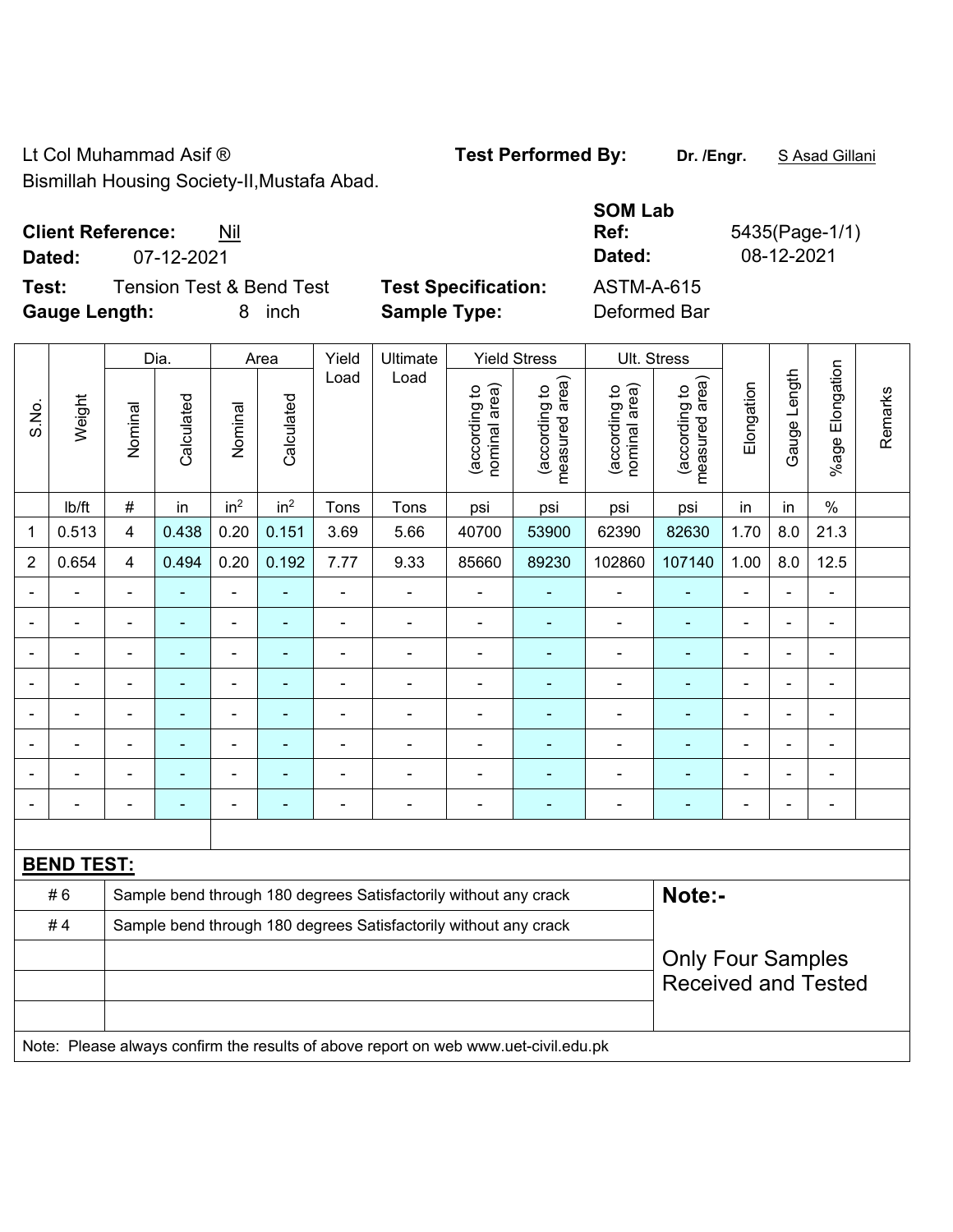Sub Divisional officer, **Test Performed By:** Dr. /Engr. **SAsad Gillani** Cub Burger, Bassad Gillani

BSD.No.8 LHR.(Cons.Of 3-N Class Room With Stair Hall and Mumty & 4-N Clss Room &Toilet Block)

**Client Reference:** 221-22/8`th **Dated:** 11-11-2021 **Dated:** 08-12-2021 **Test:** Tension Test & Bend Test **Test Specification:** ASTM-A-615

**Gauge Length:** 8 inch **Sample Type:** Deformed Bar

**SOM Lab Ref:** 5436(Page-1/1)

|                |                   | Dia.           |                        | Area            | Yield           | Ultimate       |                                                                                     | <b>Yield Stress</b>            |                                 | Ult. Stress                    |                                 |                |                |                              |         |
|----------------|-------------------|----------------|------------------------|-----------------|-----------------|----------------|-------------------------------------------------------------------------------------|--------------------------------|---------------------------------|--------------------------------|---------------------------------|----------------|----------------|------------------------------|---------|
| S.No.          | Weight            | Nominal        | Calculated             | Nominal         | Calculated      | Load           | Load                                                                                | (according to<br>nominal area) | measured area)<br>(according to | nominal area)<br>(according to | (according to<br>measured area) | Elongation     | Gauge Length   | Elongation<br>%age           | Remarks |
|                | lb/ft             | $\#$           | in                     | in <sup>2</sup> | in <sup>2</sup> | Tons           | Tons                                                                                | psi                            | psi                             | psi                            | psi                             | in             | in             | $\%$                         |         |
| 1              | 1.482             | 6              | 0.745                  | 0.44            | 0.436           | 11.42          | 17.40                                                                               | 57230                          | 57750                           | 87220                          | 88020                           | 1.40           | 8.0            | 17.5                         |         |
| $\overline{2}$ | 1.517             | 6              | 0.754                  | 0.44            | 0.446           | 11.52          | 17.69                                                                               | 57740                          | 56960                           | 88650                          | 87460                           | 1.50           | 8.0            | 18.8                         |         |
| 3              | 0.654             | 4              | 0.494                  | 0.20            | 0.192           | 5.25           | 7.67                                                                                | 57890                          | 60310                           | 84530                          | 88060                           | 1.50           | 8.0            | 18.8                         |         |
| 4              | 0.647             | 4              | 0.492                  | 0.20            | 0.190           | 5.20           | 7.67                                                                                | 57330                          | 60350                           | 84530                          | 88980                           | 1.40           | 8.0            | 17.5                         |         |
|                | $\blacksquare$    | $\blacksquare$ | ä,                     | $\blacksquare$  | ÷               | L.             | L.                                                                                  | $\blacksquare$                 | ÷                               |                                | $\frac{1}{2}$                   | $\overline{a}$ | $\blacksquare$ | $\blacksquare$               |         |
|                | $\blacksquare$    | $\blacksquare$ | $\blacksquare$         | $\blacksquare$  | ÷,              | $\blacksquare$ | $\blacksquare$                                                                      | $\blacksquare$                 | $\blacksquare$                  | $\blacksquare$                 | ÷,                              | $\blacksquare$ | $\blacksquare$ | $\overline{\phantom{a}}$     |         |
|                |                   | $\blacksquare$ | $\blacksquare$         | $\blacksquare$  | $\blacksquare$  | $\blacksquare$ | $\blacksquare$                                                                      |                                |                                 |                                |                                 |                |                |                              |         |
|                | $\blacksquare$    | $\blacksquare$ | $\blacksquare$         | $\blacksquare$  | ä,              | $\blacksquare$ | $\blacksquare$                                                                      | ä,                             | L,                              | $\blacksquare$                 | $\blacksquare$                  | ä,             | $\blacksquare$ | ÷,                           |         |
|                | $\blacksquare$    | $\blacksquare$ | $\blacksquare$         | $\blacksquare$  | ÷,              | $\blacksquare$ | $\blacksquare$                                                                      | $\overline{\phantom{a}}$       | $\blacksquare$                  | ۰                              | $\blacksquare$                  | ä,             |                | $\qquad \qquad \blacksquare$ |         |
|                |                   | $\blacksquare$ | $\blacksquare$         | $\blacksquare$  | L,              | $\blacksquare$ | $\blacksquare$                                                                      | ÷,                             | L,                              | ÷,                             | $\blacksquare$                  | ä,             |                | $\blacksquare$               |         |
|                |                   |                |                        |                 |                 |                |                                                                                     |                                |                                 |                                |                                 |                |                |                              |         |
|                | <b>BEND TEST:</b> |                |                        |                 |                 |                |                                                                                     |                                |                                 |                                |                                 |                |                |                              |         |
|                |                   |                | No Bend test performed |                 |                 |                |                                                                                     |                                |                                 |                                | Note:-                          |                |                |                              |         |
|                |                   |                |                        |                 |                 |                |                                                                                     |                                |                                 |                                |                                 |                |                |                              |         |
|                |                   |                |                        |                 |                 |                |                                                                                     |                                |                                 |                                | <b>Only Four Samples</b>        |                |                |                              |         |
|                |                   |                |                        |                 |                 |                |                                                                                     |                                |                                 |                                | <b>Received and Tested</b>      |                |                |                              |         |
|                |                   |                |                        |                 |                 |                |                                                                                     |                                |                                 |                                |                                 |                |                |                              |         |
|                |                   |                |                        |                 |                 |                | Note: Please always confirm the results of above report on web www.uet-civil.edu.pk |                                |                                 |                                |                                 |                |                |                              |         |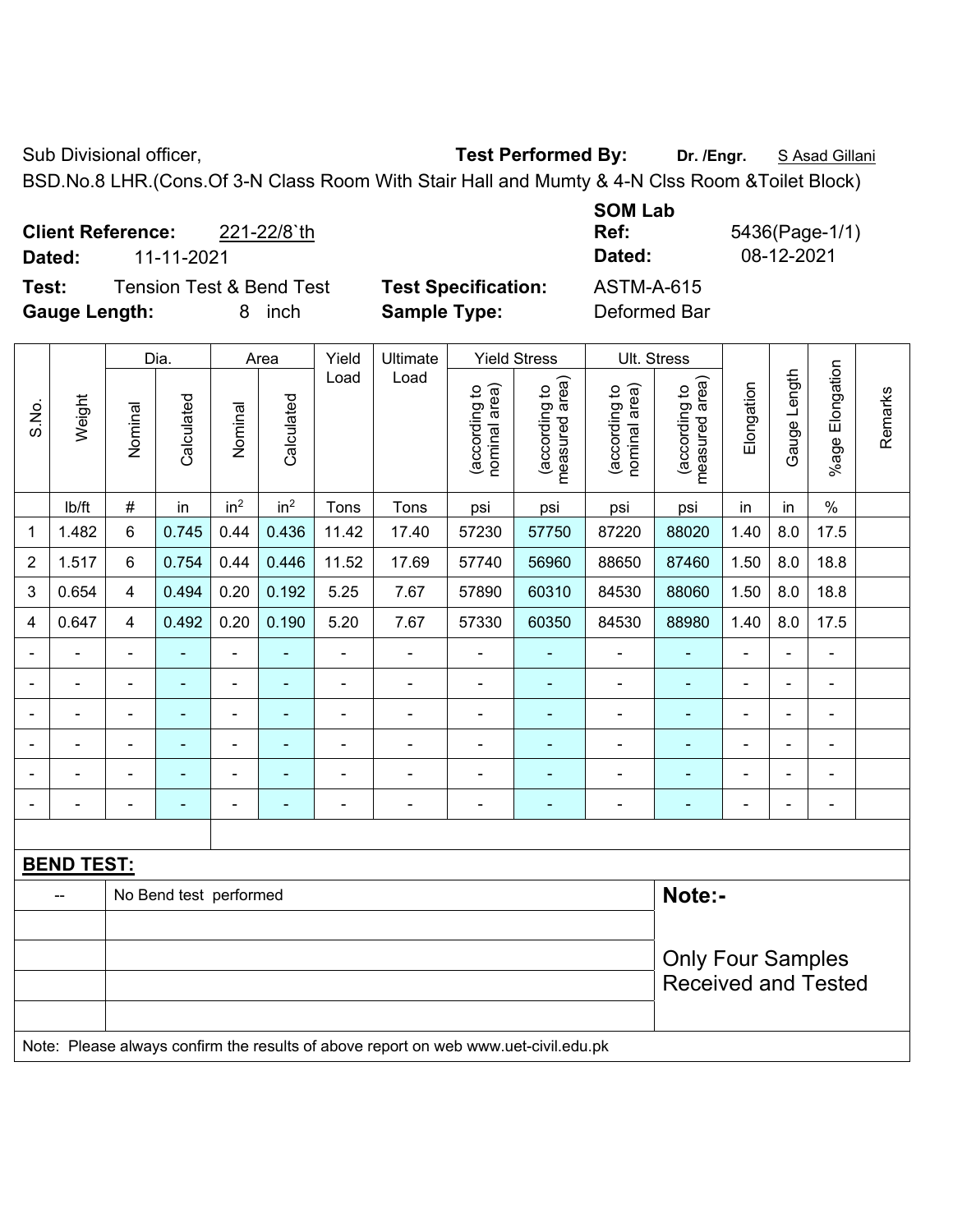Israr Ullah Khan **Test Performed By: Dr. /Engr.** S Asad Gillani

RE Nespak,Lahore.(Const. of Underpass Across Bedian Rd Connecting Ph-IX,DHA Lahore)

|                      | <b>Client Reference:</b> | 3790/102/IUK/UET/01/10              |                            | <b>SOM Lab</b><br>Ref: |
|----------------------|--------------------------|-------------------------------------|----------------------------|------------------------|
| Dated:               | 07-12-2021               |                                     |                            | Dated:                 |
| Test:                |                          | <b>Tension Test &amp; Bend Test</b> | <b>Test Specification:</b> | <b>ASTM-A-615</b>      |
| <b>Gauge Length:</b> |                          | inch<br>8                           | <b>Sample Type:</b>        | Deformed Bar           |

**SOM Lab Ref:** 5438(Page-1/1) **Dated:** 07-12-2021 **Dated:** 08-12-2021 **Test: Test Specification:** ASTM-A-615

|                |                   |                         | Dia.           |                          | Area            | Yield                                                                                                              | Ultimate                                                                            |                                | <b>Yield Stress</b>             |                                | Ult. Stress                     |                |                          |                       |         |
|----------------|-------------------|-------------------------|----------------|--------------------------|-----------------|--------------------------------------------------------------------------------------------------------------------|-------------------------------------------------------------------------------------|--------------------------------|---------------------------------|--------------------------------|---------------------------------|----------------|--------------------------|-----------------------|---------|
| S.No.          | Weight            | Nominal                 | Calculated     | Nominal                  | Calculated      | Load                                                                                                               | Load                                                                                | nominal area)<br>(according to | (according to<br>measured area) | nominal area)<br>(according to | measured area)<br>(according to | Elongation     | Gauge Length             | Elongation<br>$%$ age | Remarks |
|                | lb/ft             | $\#$                    | in             | in <sup>2</sup>          | in <sup>2</sup> | Tons                                                                                                               | Tons                                                                                | psi                            | psi                             | psi                            | psi                             | in             | in                       | $\%$                  |         |
| 1              | 0.658             | $\overline{\mathbf{4}}$ | 0.496          | 0.20                     | 0.193           | 7.46                                                                                                               | 8.72                                                                                | 82290                          | 85270                           | 96110                          | 99600                           | 0.90           | 8.0                      | 11.3                  | Mughal  |
| $\overline{2}$ | 0.666             | $\overline{\mathbf{4}}$ | 0.500          | 0.20                     | 0.196           | 7.29                                                                                                               | 8.74                                                                                | 80370                          | 82010                           | 96340                          | 98300                           | 0.90           | 8.0                      | 11.3                  | Mughal  |
| 3              | 0.656             | $\overline{4}$          | 0.496          | 0.20                     | 0.193           | 6.57                                                                                                               | 8.84                                                                                | 72510                          | 75140                           | 97460                          | 100990                          | 0.90           | 8.0                      | 11.3                  | S.J     |
| 4              | 0.635             | $\overline{\mathbf{4}}$ | 0.488          | 0.20                     | 0.187           | 6.60                                                                                                               | 8.72                                                                                | 72730                          | 77790                           | 96110                          | 102790                          | 1.00           | 8.0                      | 12.5                  | S.J     |
|                |                   |                         | ä,             | L.                       |                 | $\overline{a}$                                                                                                     | L.                                                                                  | ÷,                             |                                 | ÷,                             | ä,                              | L.             |                          | $\overline{a}$        |         |
| $\blacksquare$ | $\blacksquare$    | $\blacksquare$          | $\blacksquare$ | $\blacksquare$           | ٠               | $\blacksquare$<br>$\blacksquare$<br>$\blacksquare$<br>٠<br>$\blacksquare$<br>$\blacksquare$<br>۰<br>$\blacksquare$ |                                                                                     |                                |                                 |                                |                                 | $\blacksquare$ | $\overline{\phantom{0}}$ | $\blacksquare$        |         |
| $\blacksquare$ | $\blacksquare$    | $\blacksquare$          | $\blacksquare$ | $\blacksquare$           | $\blacksquare$  | $\blacksquare$                                                                                                     | $\blacksquare$                                                                      | ٠                              | $\blacksquare$                  | $\blacksquare$                 | $\blacksquare$                  |                |                          |                       |         |
| $\blacksquare$ | $\blacksquare$    | $\blacksquare$          | $\blacksquare$ | $\overline{\phantom{a}}$ | ä,              | $\blacksquare$                                                                                                     | ÷                                                                                   | $\blacksquare$                 | ۰                               | ÷                              | $\blacksquare$                  | ÷              | $\blacksquare$           | $\blacksquare$        |         |
| $\blacksquare$ | $\blacksquare$    | $\blacksquare$          | $\blacksquare$ | $\overline{a}$           | ÷,              | $\blacksquare$                                                                                                     | $\blacksquare$                                                                      | $\blacksquare$                 | ۰                               | ÷                              | $\blacksquare$                  | $\blacksquare$ | $\blacksquare$           | $\blacksquare$        |         |
| $\blacksquare$ | $\blacksquare$    | $\blacksquare$          | $\blacksquare$ | $\blacksquare$           | $\blacksquare$  | $\blacksquare$                                                                                                     | ä,                                                                                  | $\blacksquare$                 | ۰                               | ÷                              | $\blacksquare$                  | ä,             |                          | $\blacksquare$        |         |
|                |                   |                         |                |                          |                 |                                                                                                                    |                                                                                     |                                |                                 |                                |                                 |                |                          |                       |         |
|                | <b>BEND TEST:</b> |                         |                |                          |                 |                                                                                                                    |                                                                                     |                                |                                 |                                |                                 |                |                          |                       |         |
|                | #<br>4(Mughal)    |                         |                |                          |                 |                                                                                                                    | Sample bend through 180 degrees Satisfactorily without any crack                    |                                |                                 |                                | Note:-                          |                |                          |                       |         |
|                | # $4(S.J)$        |                         |                |                          |                 | Sample bend through 180 degrees Satisfactorily without any crack                                                   |                                                                                     |                                |                                 |                                |                                 |                |                          |                       |         |
|                |                   |                         |                |                          |                 |                                                                                                                    |                                                                                     |                                |                                 |                                | <b>Only Six Samples</b>         |                |                          |                       |         |
|                |                   |                         |                |                          |                 |                                                                                                                    |                                                                                     |                                |                                 |                                | <b>Received and Tested</b>      |                |                          |                       |         |
|                |                   |                         |                |                          |                 |                                                                                                                    |                                                                                     |                                |                                 |                                |                                 |                |                          |                       |         |
|                |                   |                         |                |                          |                 |                                                                                                                    | Note: Please always confirm the results of above report on web www.uet-civil.edu.pk |                                |                                 |                                |                                 |                |                          |                       |         |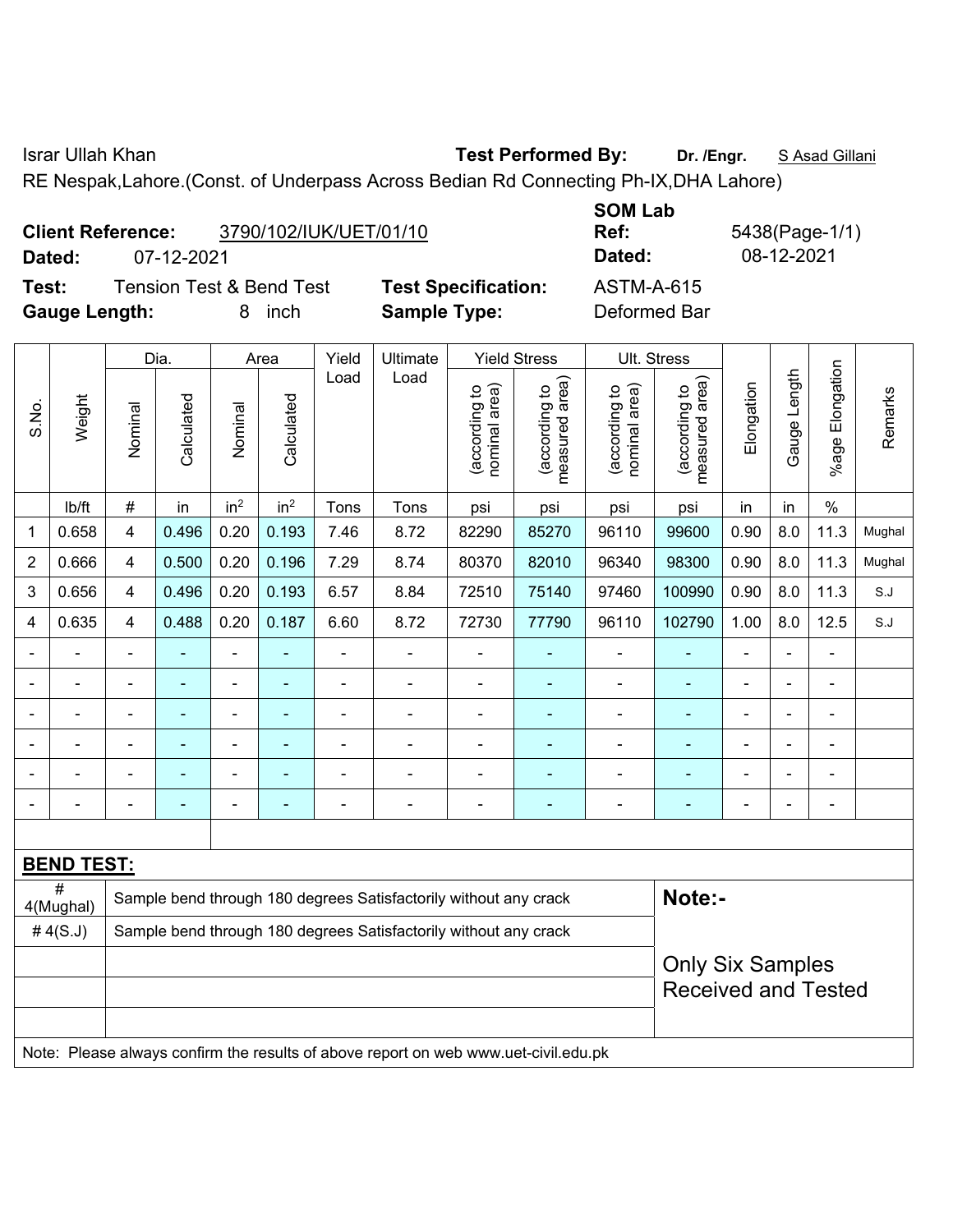Sub Divisional officer, **Test Performed By:** Dr. /Engr. **SAsad Gillani** Sub Divisional officer,

Building Sub Division, Assembly, Lahore.(Reconstruction Of Pipal House A-Block,Lahore)

| <b>Client Reference:</b><br>'901<br>06-12-2021<br>Dated: |                            | <b>SOM Lab</b><br>Ref:<br>Dated: | 5439(Page-1/1)<br>08-12-2021 |
|----------------------------------------------------------|----------------------------|----------------------------------|------------------------------|
| <b>Tension Test &amp; Bend Test</b><br>Test:             | <b>Test Specification:</b> | ASTM-A-615                       |                              |
| <b>Gauge Length:</b><br>inch<br>8                        | <b>Sample Type:</b>        | Deformed Bar                     |                              |

|                |                   |         | Dia.                   |                 | Area            | Yield | Ultimate                                                                            |                                | <b>Yield Stress</b>             |                                | Ult. Stress                     |            |              |                 |         |
|----------------|-------------------|---------|------------------------|-----------------|-----------------|-------|-------------------------------------------------------------------------------------|--------------------------------|---------------------------------|--------------------------------|---------------------------------|------------|--------------|-----------------|---------|
| S.No.          | Weight            | Nominal | Calculated             | Nominal         | Calculated      | Load  | Load                                                                                | nominal area)<br>(according to | measured area)<br>(according to | nominal area)<br>(according to | measured area)<br>(according to | Elongation | Gauge Length | %age Elongation | Remarks |
|                | Ib/ft             | $\#$    | in                     | in <sup>2</sup> | in <sup>2</sup> | Tons  | Tons                                                                                | psi                            | psi                             | psi                            | psi                             | in         | in           | $\frac{0}{0}$   |         |
| 1              | 2.656             | 8       | 0.997                  | 0.79            | 0.781           | 24.54 | 33.66                                                                               | 68500                          | 69290                           | 93970                          | 95050                           | 1.50       | 8.0          | 18.8            |         |
| $\overline{2}$ | 2.652             | 8       | 0.996                  | 0.79            | 0.779           | 24.57 | 33.71                                                                               | 68590                          | 69550                           | 94110                          | 95440                           | 1.40       | 8.0          | 17.5            |         |
| 3              | 1.486             | 6       | 0.746                  | 0.44            | 0.437           | 13.25 | 18.27                                                                               | 66430                          | 66880                           | 91560                          | 92190                           | 1.30       | 8.0          | 16.3            |         |
| 4              | 1.483             | 6       | 0.745                  | 0.44            | 0.436           | 13.35 | 18.42                                                                               | 66940                          | 67550                           | 92330                          | 93180                           | 1.30       | 8.0          | 16.3            |         |
| 5              | 0.596             | 4       | 0.472                  | 0.20            | 0.175           | 5.27  | 7.72                                                                                | 58120                          | 66420                           | 85100                          | 97250                           | 1.30       | 8.0          | 16.3            |         |
| 6              | 0.602             | 4       | 0.475                  | 0.20            | 0.177           | 5.40  | 7.72                                                                                | 59580                          | 67320                           | 85100                          | 96150                           | 1.30       | 8.0          | 16.3            |         |
|                |                   |         |                        |                 |                 |       |                                                                                     |                                |                                 |                                |                                 |            |              |                 |         |
|                |                   |         |                        |                 |                 |       |                                                                                     |                                |                                 |                                |                                 |            |              |                 |         |
|                |                   |         |                        |                 |                 |       |                                                                                     |                                |                                 |                                |                                 |            |              |                 |         |
| $\blacksquare$ |                   |         | ÷                      | $\blacksquare$  |                 | ÷,    | ÷,                                                                                  | $\blacksquare$                 | $\blacksquare$                  | ÷                              | ÷                               | ÷          |              | $\blacksquare$  |         |
|                |                   |         |                        |                 |                 |       |                                                                                     |                                |                                 |                                |                                 |            |              |                 |         |
|                | <b>BEND TEST:</b> |         |                        |                 |                 |       |                                                                                     |                                |                                 |                                |                                 |            |              |                 |         |
|                | -−                |         | No Bend test performed |                 |                 |       |                                                                                     |                                |                                 |                                | Note:-                          |            |              |                 |         |
|                |                   |         |                        |                 |                 |       |                                                                                     |                                |                                 |                                |                                 |            |              |                 |         |
|                |                   |         |                        |                 |                 |       |                                                                                     |                                |                                 |                                | <b>Only Six Samples</b>         |            |              |                 |         |
|                |                   |         |                        |                 |                 |       |                                                                                     |                                |                                 |                                | <b>Received and Tested</b>      |            |              |                 |         |
|                |                   |         |                        |                 |                 |       |                                                                                     |                                |                                 |                                |                                 |            |              |                 |         |
|                |                   |         |                        |                 |                 |       | Note: Please always confirm the results of above report on web www.uet-civil.edu.pk |                                |                                 |                                |                                 |            |              |                 |         |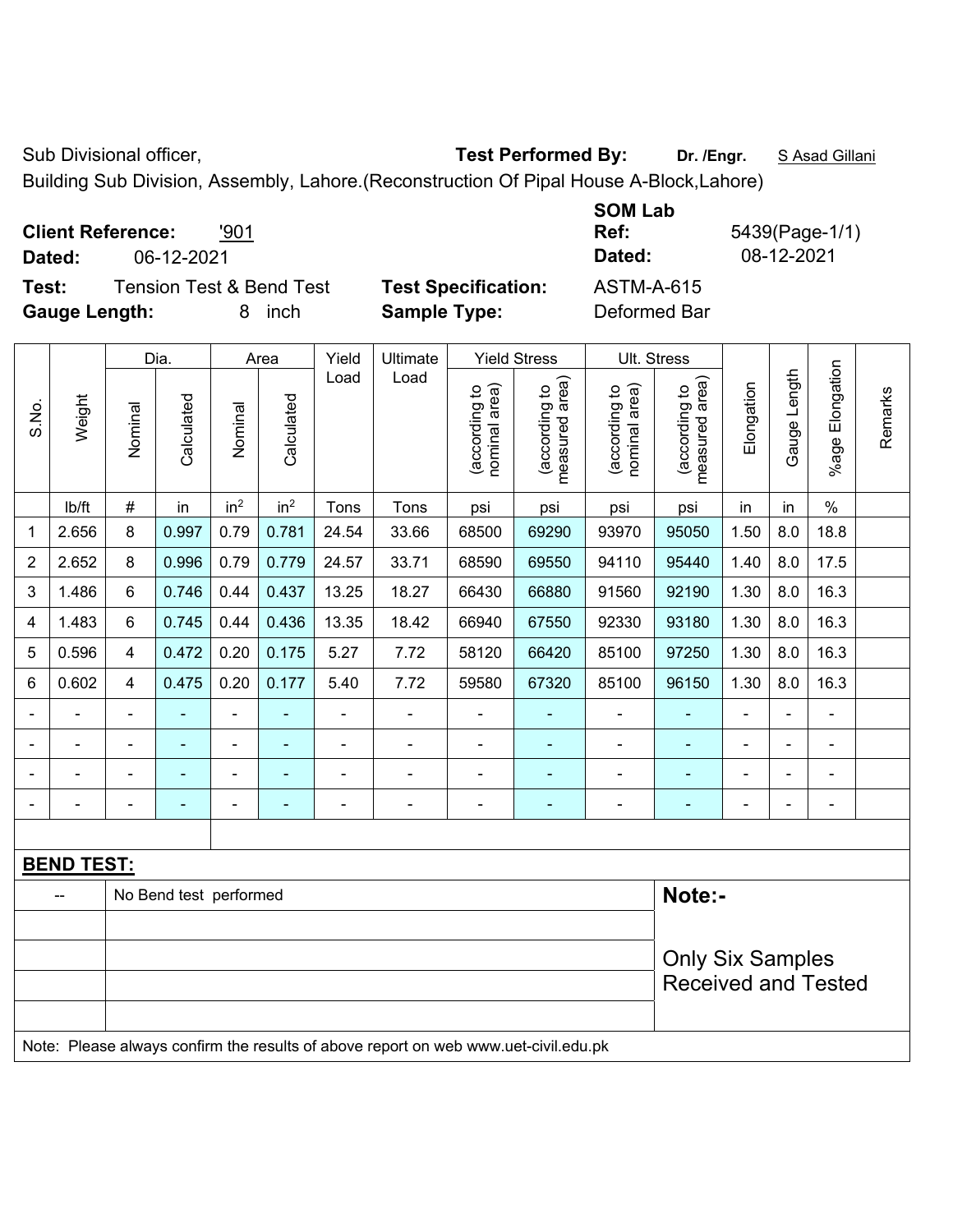**Client Reference:** SS.WW.(206)21/335

Sub Divisional officer, **Test Performed By:** Dr. /Engr. **SAsad Gillani** Sub Divisional officer,

The Punjab Employees Social Security Inst.LHR.(Const.of Social Security Health Facility At Taunsa)

|                | Test:<br><b>Gauge Length:</b><br>Dia. |                                                                                     | <b>Tension Test &amp; Bend Test</b><br>8 inch |                 | <b>Sample Type:</b> | <b>Test Specification:</b> |                          | <b>ASTM-A-615</b><br>Deformed Bar |                                 |                                |                                                       |                          |                |                          |         |
|----------------|---------------------------------------|-------------------------------------------------------------------------------------|-----------------------------------------------|-----------------|---------------------|----------------------------|--------------------------|-----------------------------------|---------------------------------|--------------------------------|-------------------------------------------------------|--------------------------|----------------|--------------------------|---------|
|                |                                       |                                                                                     |                                               |                 | Area                | Yield                      | Ultimate                 |                                   | <b>Yield Stress</b>             |                                | Ult. Stress                                           |                          |                |                          |         |
| S.No.          | Weight                                | Nominal                                                                             | Calculated                                    | Nominal         | Calculated          | Load                       | Load                     | (according to<br>nominal area)    | (according to<br>measured area) | (according to<br>nominal area) | (according to<br>measured area)                       | Elongation               | Gauge Length   | %age Elongation          | Remarks |
|                | Ib/ft                                 | $\#$                                                                                | in                                            | in <sup>2</sup> | in <sup>2</sup>     | Tons                       | Tons                     | psi                               | psi                             | psi                            | psi                                                   | in                       | in             | $\%$                     |         |
| $\mathbf{1}$   | 0.679                                 | 4                                                                                   | 0.505                                         | 0.20            | 0.200               | 7.34                       | 9.07                     | 80940                             | 80940                           | 100050                         | 100050                                                | 1.20                     | 8.0            | 15.0                     |         |
| $\overline{2}$ | 0.679                                 | $\overline{4}$                                                                      | 0.505                                         | 0.20            | 0.200               | 7.26                       | 8.97                     | 80040                             | 80040                           | 98920                          | 98920                                                 | 1.10                     | 8.0            | 13.8                     |         |
| $\blacksquare$ |                                       | $\blacksquare$                                                                      | ÷,                                            | $\frac{1}{2}$   | ÷,                  | $\overline{a}$             | $\blacksquare$           | $\blacksquare$                    | ä,                              | $\blacksquare$                 | L,                                                    | $\blacksquare$           | ä,             | ä,                       |         |
|                | $\blacksquare$                        | $\blacksquare$                                                                      | ä,                                            | $\blacksquare$  | $\blacksquare$      | $\overline{a}$             | $\overline{\phantom{0}}$ | $\overline{\phantom{0}}$          | ä,                              | $\blacksquare$                 | ÷,                                                    | $\overline{\phantom{0}}$ | $\blacksquare$ | ä,                       |         |
|                | ÷                                     | $\blacksquare$                                                                      | $\blacksquare$                                | $\blacksquare$  | $\blacksquare$      | ÷                          | $\frac{1}{2}$            | $\blacksquare$                    | ٠                               | $\blacksquare$                 | ÷,                                                    | L,                       | ÷,             | ÷,                       |         |
|                | $\overline{a}$                        | $\blacksquare$                                                                      | $\blacksquare$                                | $\frac{1}{2}$   | $\blacksquare$      | ÷,                         | $\blacksquare$           | $\blacksquare$                    | $\blacksquare$                  | $\blacksquare$                 | ÷                                                     | ä,                       | ä,             | ÷,                       |         |
|                | $\blacksquare$                        | $\blacksquare$                                                                      | ä,                                            | ÷               | ÷                   | $\blacksquare$             | ÷                        | $\qquad \qquad \blacksquare$      | $\blacksquare$                  | $\blacksquare$                 | $\blacksquare$                                        | $\blacksquare$           | $\blacksquare$ | $\overline{\phantom{a}}$ |         |
|                | $\overline{\phantom{a}}$              | $\blacksquare$                                                                      | $\blacksquare$                                | ÷,              | ٠                   | ä,                         | ÷.                       | ä,                                | ä,                              | $\blacksquare$                 | ä,                                                    | ä,                       | $\blacksquare$ | $\blacksquare$           |         |
|                |                                       |                                                                                     |                                               | ä,              |                     |                            | ÷                        | ä,                                | ä,                              | $\blacksquare$                 | ä,                                                    |                          |                | ÷,                       |         |
|                |                                       | $\blacksquare$                                                                      |                                               | $\blacksquare$  |                     |                            | $\blacksquare$           | $\blacksquare$                    | $\blacksquare$                  | $\blacksquare$                 | ä,                                                    | $\blacksquare$           |                | $\blacksquare$           |         |
|                | <b>BEND TEST:</b>                     |                                                                                     |                                               |                 |                     |                            |                          |                                   |                                 |                                |                                                       |                          |                |                          |         |
|                | $\overline{\phantom{a}}$              | Note:-<br>No Bend test performed                                                    |                                               |                 |                     |                            |                          |                                   |                                 |                                |                                                       |                          |                |                          |         |
|                |                                       | Note: Please always confirm the results of above report on web www.uet-civil.edu.pk |                                               |                 |                     |                            |                          |                                   |                                 |                                | <b>Only Two Samples</b><br><b>Received and Tested</b> |                          |                |                          |         |
|                |                                       |                                                                                     |                                               |                 |                     |                            |                          |                                   |                                 |                                |                                                       |                          |                |                          |         |

**SOM Lab Ref:** 5440(Page-1/1) **Dated:** 08-12-2021 **Dated:** 08-12-2021